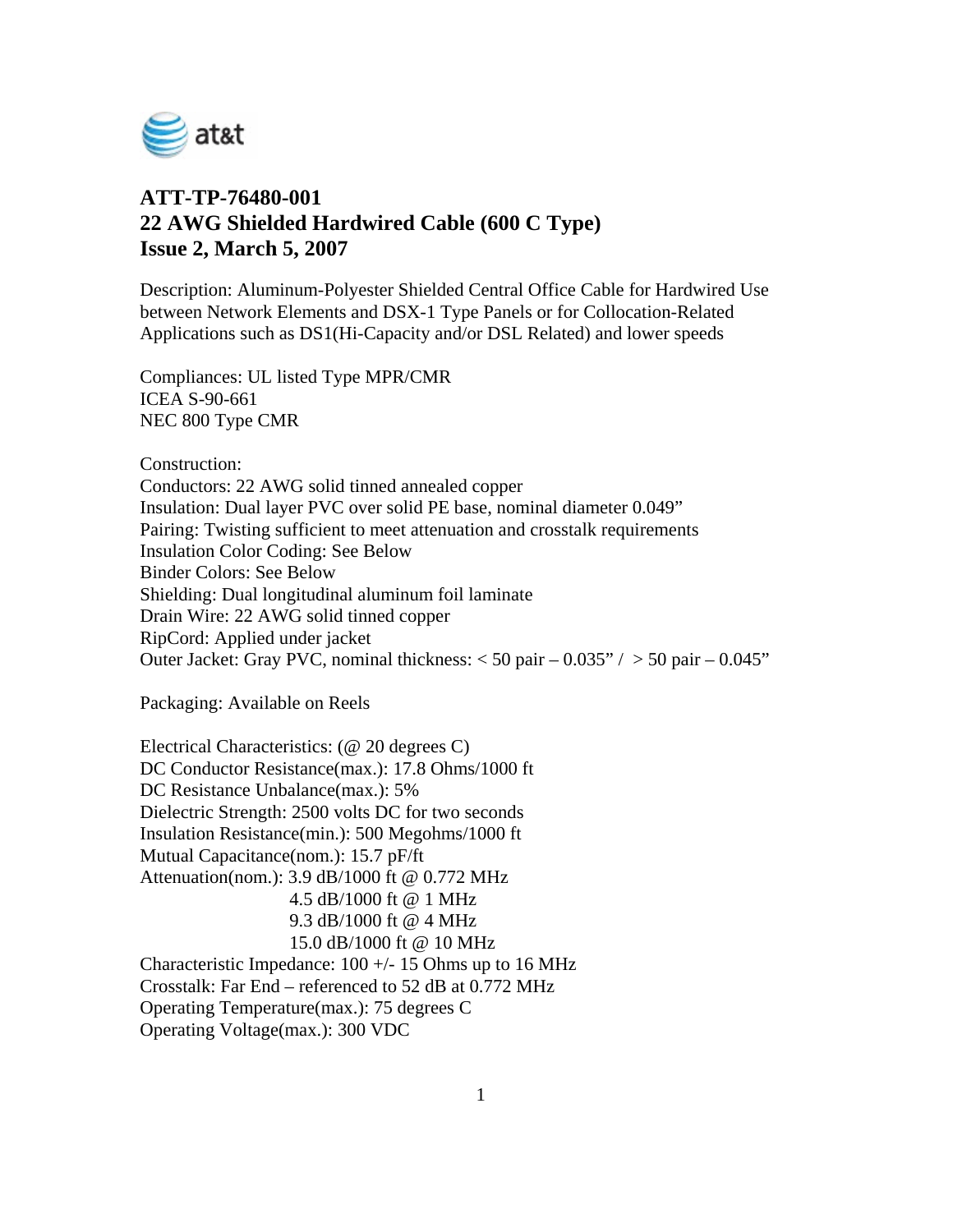Insulation Color Coding:

| <u>Pair</u>      | Tip   | $\frac{\text{Ring}}{\text{Sing}}$ |
|------------------|-------|-----------------------------------|
| $\mathbf{1}$     | WH-BL | <b>BL-WH</b>                      |
| $\boldsymbol{2}$ | WH-OR | OR-WH                             |
| 3                | WH-GR | GR-WH                             |
| $\overline{4}$   | WH-BR | <b>BR-WH</b>                      |
| 5                | WH-SL | <b>SL-WH</b>                      |
| 6                | RD-BL | <b>BL-RD</b>                      |
| $\overline{7}$   | RD-OR | OR-RD                             |
| 8                | RD-GR | <b>GR-RD</b>                      |
| 9                | RD-BR | <b>BR-RD</b>                      |
| 10               | RD-SL | <b>SL-RD</b>                      |
| 11               | BK-BL | BL-BK                             |
| 12               | BK-OR | OR-BK                             |
| 13               | BK-GR | <b>GR-BK</b>                      |
| 14               | BK-BR | <b>BR-BK</b>                      |
| 15               | BK-SL | SL-BK                             |
| 16               | YL-BL | BL-YL                             |
| 17               | YL-OR | OR-YL                             |
| 18               | YL-GR | <b>GR-YL</b>                      |
| 19               | YL-BR | <b>BR-YL</b>                      |
| 20               | YL-SL | SL-YL                             |
| 21               | VI-BL | <b>BL-VI</b>                      |
| 22               | VI-OR | OR-VI                             |
| 23               | VI-GR | GR-VI                             |
| 24               | VI-BR | BR-VI                             |
| 25               | VI-SL | SL-VI                             |

Unit Binder Colors:

| Cable<br>28 Pair | <b>Outer Unit</b><br>WH Binder<br>Pairs $1 - 25$ | <b>Center Unit</b><br><b>BL</b> Binder<br>Pairs $1-3$ |                   |
|------------------|--------------------------------------------------|-------------------------------------------------------|-------------------|
| 32 Pair          | 1 through 25                                     | 1 through 7                                           |                   |
| 30 Pair          | BL/WH-1 Unit                                     | BL/WH-2 Unit                                          | OR/WH             |
|                  | 1 through 10                                     | 11 through 20                                         | 1 through 10      |
| 56 Pair          | <b>BL/WH Unit</b>                                | OR/WH Unit                                            | <b>GR/WH Unit</b> |
|                  | 1 through 20                                     | 1 through 20                                          | 1 through 16      |

Outer Jacket Diameter: